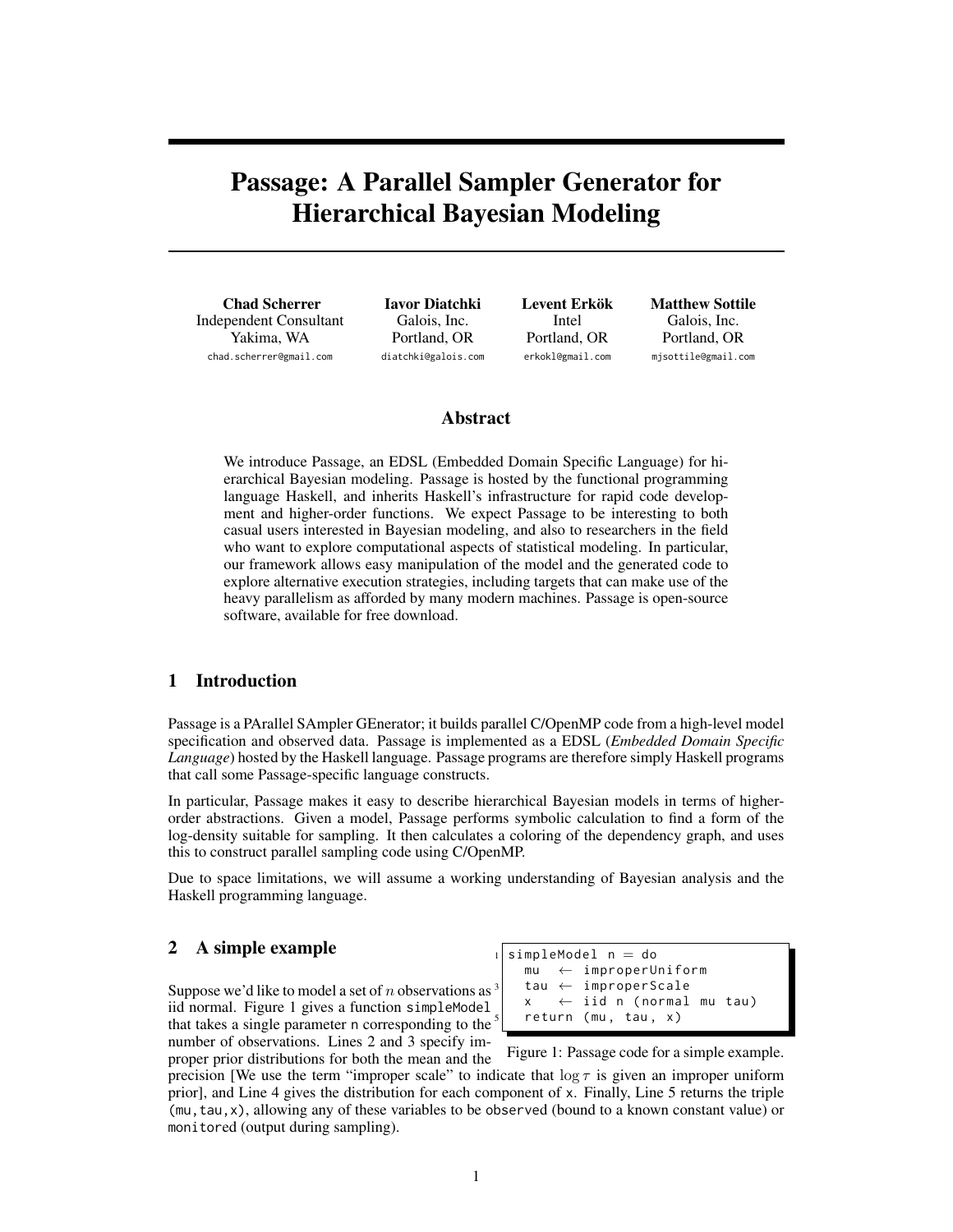With the model specified, we can build the simulation driver, which indicates which variables we would like to monitor, as well as those for which we have observed val- $_5$  ues; see Figure 2. Given a list ues; see Figure 2. of doubles  $x0$ , evaluation of sim  $x0$ <sup>7</sup> will now result in creation of a simpleExample directory containing C/OpenMP sampler code. This

```
sim x0 = genSimulator "simpleExample" $ do
  setThreadNum 2
  let n = length x0(mu, tau, x) \leftarrow runModel (simpleModel n)zipWithM_ observe x x0
  monitor " mean " mu
  monitor " precision" tau
```
Figure 2: The simulation driver for our simple example.

sampler performs parallel Gibbs sampling (here using 2 threads) from the posterior distribution.

## **3 Programming abstractions**  $1$  markovChain n d0 next = mc n d0

Haskell is well-suited to expressing higherorder abstractions; Passage takes advantage of this to allow higher-order specification of Bayesian models. For example, a Markov chain can be specified by a length n, an initial distribution d0, and a function next that takes a value from the jth point in the chain and returns a dis-

```
where
mc 0 = return []
mc n distr = do
  5 x ← distr
  xs \leftarrow mc (n-1) (next x)return ( x : x s)
```
Figure 3: A higher-order Markov chain function.

 $x \leftarrow$  markovChain n (normal 0 1)

tribution at the  $(j + 1)$ st. This is easily expressed in Passage, as shown in Figure 3.

Now given the markovChain function, we can use it to define other models that are given in these terms. For example, consider a simple random walk consisting of a discrete stochastic process  $(x_k)$ , where

$$
x_0 \sim \mathcal{N}(0, 1)
$$
  

$$
x_k \sim \mathcal{N}(x_{k-1}, \tau) .
$$

Figure 4: Using the markovChain function to define a random walk.

 $(\lambda x k \rightarrow$  normal xk tau)

randomWalk  $n =$  do

return (tau, x)

tau ← improperScale

The Passage implementation is shown in Figure 4. Note that there need not be any distinction whether the markovChain function referred to is built-in or user-defined.

#### **4** Building distributions<sup>1</sup> logisticBernoulli  $r =$  makeDist (discrete 1) f where  $f x = r * x - r - log (1 + exp (-r))$

Passage comes with a wide variety of predefined distributions, both discrete and continuous. In

Figure 5: A reparameterized Bernoulli distribution.

addition, this can be easily extended using the makeDist function, which requires specification of a support (discrete with some max, nat, real, or posReal) and a log-density function. For example, Figure 5 gives a simple example of a Bernoulli distribution, parametrized by the logit of the probability of success.

Alternatively, Passage allows distributions to be defined in terms of auxiliary variables. Figure 6 shows how this approach can be used to easily define Student's t distribution as a mixture of normals, and a symmetric Dirichlet distribution as a normalized vector of gammas.

```
\n
$$
\begin{array}{|l|}\n \hline\n \text{studentT df = do} \\
 \hline\n v \leftarrow \text{chSquare df} \\
 \hline\n \text{normal 0 v} \\
 \text{sumDirichlet n alpha = do} \\
 \hline\n \text{gs} \leftarrow \text{iid n (gamma alpha 1)} \\
 \text{return [g / sum gs | g \leftarrow gs]\n} \\
 \hline\n \end{array}
$$
\n
```

#### 5 Symbolic manipulations

Figure 6: Student's  $t$ , and a symmetric Dirichlet.

Introduction to the model of the relation  $x \sim \mathcal{N}(\mu, \tau)$  corresponds to an increase in the joint logdensity in the amount of

$$
\ell = \frac{1}{2} \log \tau - \frac{1}{2} \tau x^2 + \tau \mu x - \frac{1}{2} \tau \mu^2.
$$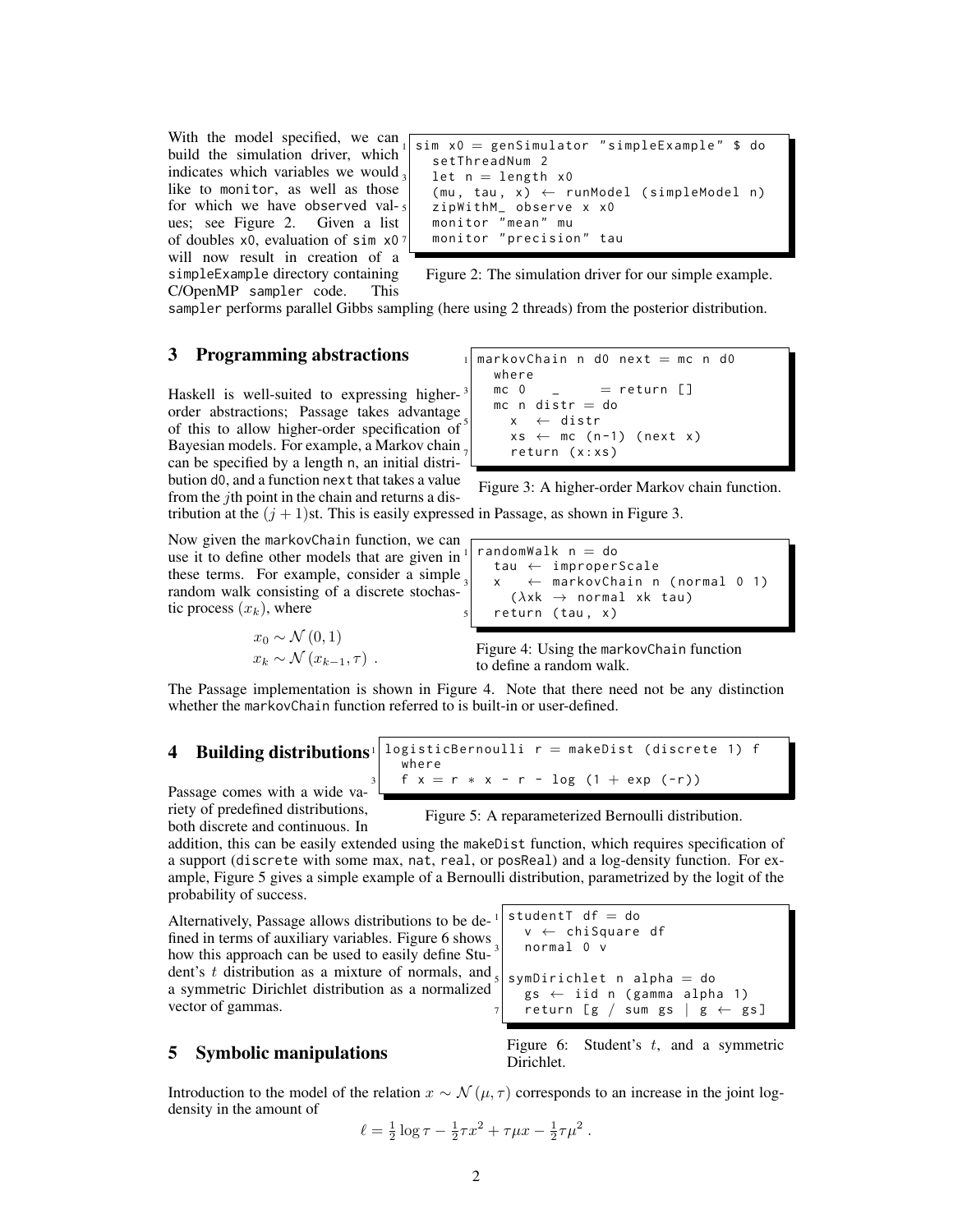Internally, Passage transforms this into a set of functions, each of which is a sum of products of pairs:

$$
\ell_x = (x^2) \left(\frac{1}{2}\tau\right) + (x) \left(\tau \mu\right)
$$
  
\n
$$
\ell_\mu = (\mu) \left(\tau x\right) + \left(\mu^2\right) \left(-\frac{1}{2}\tau\right)
$$
  
\n
$$
\ell_\tau = (\log \tau) \left(\frac{1}{2}\right) + (\tau) \left(-\frac{1}{2}x^2 + \mu x - \frac{1}{2}\mu^2\right)
$$

Note that in each pair, the first factor is a function of the particular variable of interest, and the second factor is constant relative to this variable. Successive variable specifications lead to aggregation of similar terms in all such functions. Thus similar terms are collected easily and effectively, yielding an efficient functional representation fit for a variety of sampling approaches.

Finally, note that values that are constant relative to the variable of interest are discarded; we work with relative values only and do not calculate normalization factors for any distribution.

## 6 Parallel thread scheduling

In addition to yielding a convenient functional form, the above analysis of the joint log-density yields an easy way to arrive at the dependency graph mapping each node to its Markov blanket. Sampling a given variable requires reading values at the corresponding node's neighbors, and writing over the value at node for the given variable. Thus in a parallel context, adjacent nodes cannot be sampled simultaneously, and the dependency graph corresponds to an *interference graph* in the usual compiler sense. Graph coloring provides a guide we can use to sample nodes in parallel when possible, while avoiding sampling dependent nodes simultaneously.



Figure 7 shows a simple example. First, we color the nodes of the dependency graph. Next, we construct the desired number of OpenMP threads, with a number of *barriers* one greater than the number of colors (to force synchronization before each *write*). We then populate this structure with the sampler code from the various nodes.

Figure 7: Thread scheduling using graph coloring.

## 7 Conclusion and Future Work

We see great promise in Passage for its approach to abstractions within Haskell, symbolic processing of the joint log-density, and automatic parallel code generation. But Passage is still very young, and there is clearly lots of work still ahead. A number of available optimizations have not yet been implemented, including marginalization and conjugacy. Also, to this point Passage is inherently univariate, with multivariate distributions expressed simply as a joint distribuition, but without any fundamental distinction.

We hope to continue to improve Passage in these ways and others, to provide a laboratory for exploring new ideas in modeling and parallel sampling.

Passage is available for free download from http://hackage.haskell.org/package/passage.

#### Acknowledgments

The authors are grateful to DOE's ASCR Applied Mathematics Program for funding, to Andrew Gelman for arranging subcontract funding for Galois, and to Pacific Northwest National Laboratory for releasing Passage into the public domain.

Special thanks also go to Andy Adams-Moran, Bob Carpenter, Aleks Jakulin, Don Stewart, and Rob Zinkov for helpful discussions and planning.